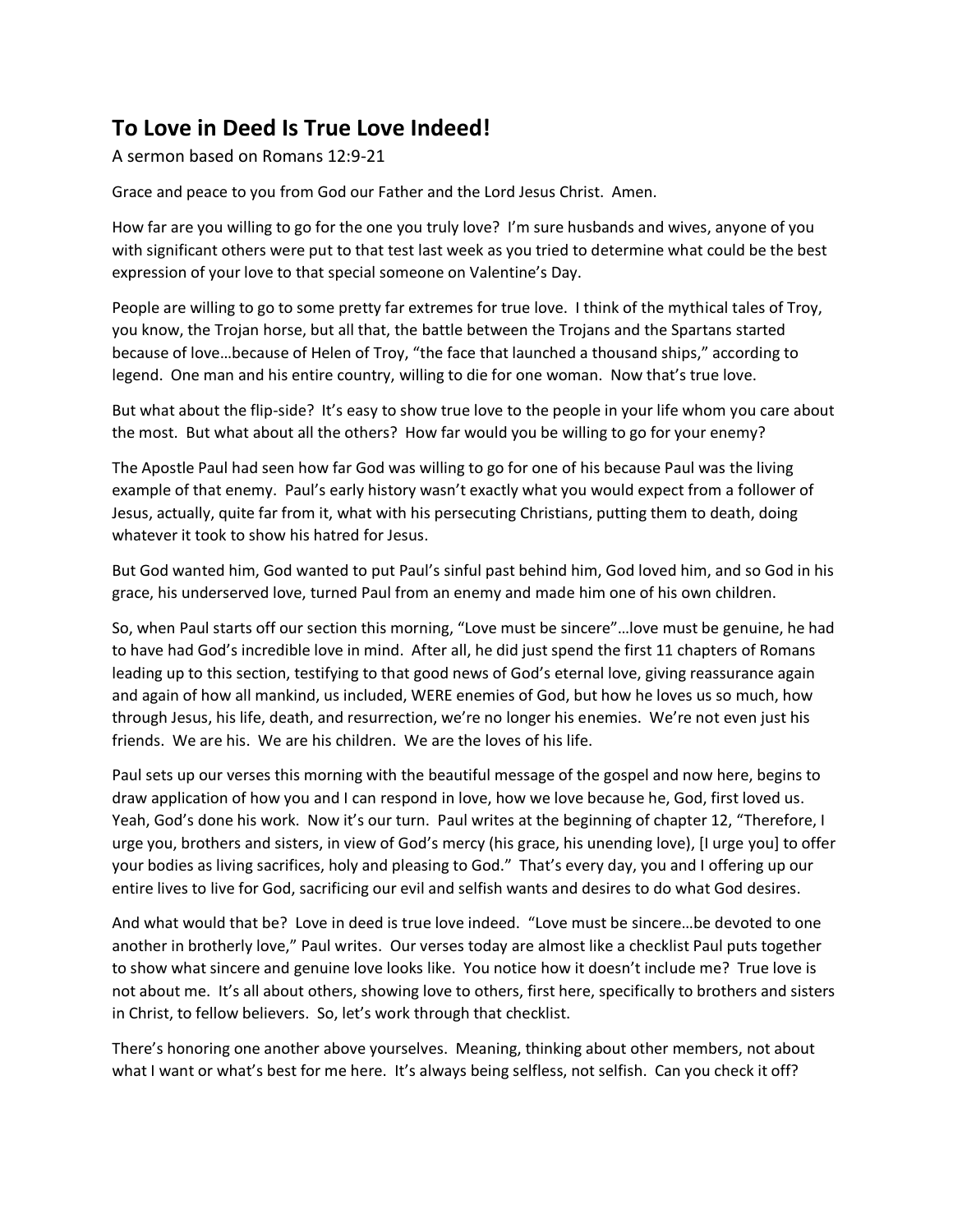There's having that zeal, keeping your spiritual fervor to serve the Lord. Or, as Jesus would say, "whatever you did for one of the least of these, you did for me." It's being concerned about serving others here and serving with others here for the good of Christ's kingdom. Can you check it off?

There's being joyful in hope, patient in affliction, faithful in prayer. Amongst believers, do you let your joy and happiness shine forth, do you practice patience in your dealings with them, or are you quick to snap and get angry and wear your frustrations for all to see? Do you include your siblings in Christ in your prayers? Can you check these off?

There's sharing with God's people who are in need, practicing hospitality. That means not giving others the cold shoulder, being genuinely concerned about their needs, doing what you can to care for them, being a gracious host at God's house. Can you check that off?

If you were able to mentally check off every item on that list, I applaud you. But let's be honest. To let our deeds, our actions, show a sincere and genuine and true love for brothers and sisters in Christ, not just some of the time, but all the time, seems to me to be impossible. That's not an excuse. It's just the reality. None of the virtues urged by Paul here are particularly easy for us Christians. The problem is we continue to be hampered by our old Adam, that evil nature, which clings to us children of God all lifelong.

There are times when, I will confess, I haven't shown genuine love for you in my deeds. Always being selfless, full of zeal for you, joyful, patient, praying for you, showing you hospitality, I haven't always done it. And I know there are instances where every one of you would have to say the same.

Yeah, loving our brothers and sisters in Christ and caring for their needs, it certainly makes sense. It certainly ought to be easy. But when the opportunities to display true love arise, it's hard.

Which makes what Paul writes in the following verses, starting with verse 14, even harder. Let's hear again what he has to say. **"Bless those who persecute you; bless and do not curse…Live in harmony with one another. Do not be proud, but be willing to associate with people of low position. Do not be conceited. Do not repay evil for evil…Do not take revenge."**

Just like Jesus, in our gospel, who said, **"Love your enemies and pray for those who persecute you,"** Paul goes further here, too. Believers don't just let love guide their actions and their interactions with other believers. True love goes beyond to our deeds to those who we would consider to be enemies.

And for us, who are saints yet sinners, that's hard. "You mean those neighbor down the street who are so rude, who know we go to church on Sunday mornings, but the things they say when the drive past, how they blast their music to the late hours of Saturday night, Sunday morning, I'm supposed to pray for them instead of talking behind their backs or showing the same rudeness to them? Why would I want to do that?"

"You mean those kids at school who bash me for going to church, for being into Jesus, who bully me, or maybe it's co-workers who do the same, I'm not supposed to take revenge or secretly delight in their misfortunes but instead do good to them and try to always live at peace with them? Why would I want to do that?"

"You mean here at church, when someone and I don't see eye-to-eye on a lot of topics, it's frustrating, and I don't think he respects me, I'm not supposed to hold a grudge, as our verses from Exodus tell us?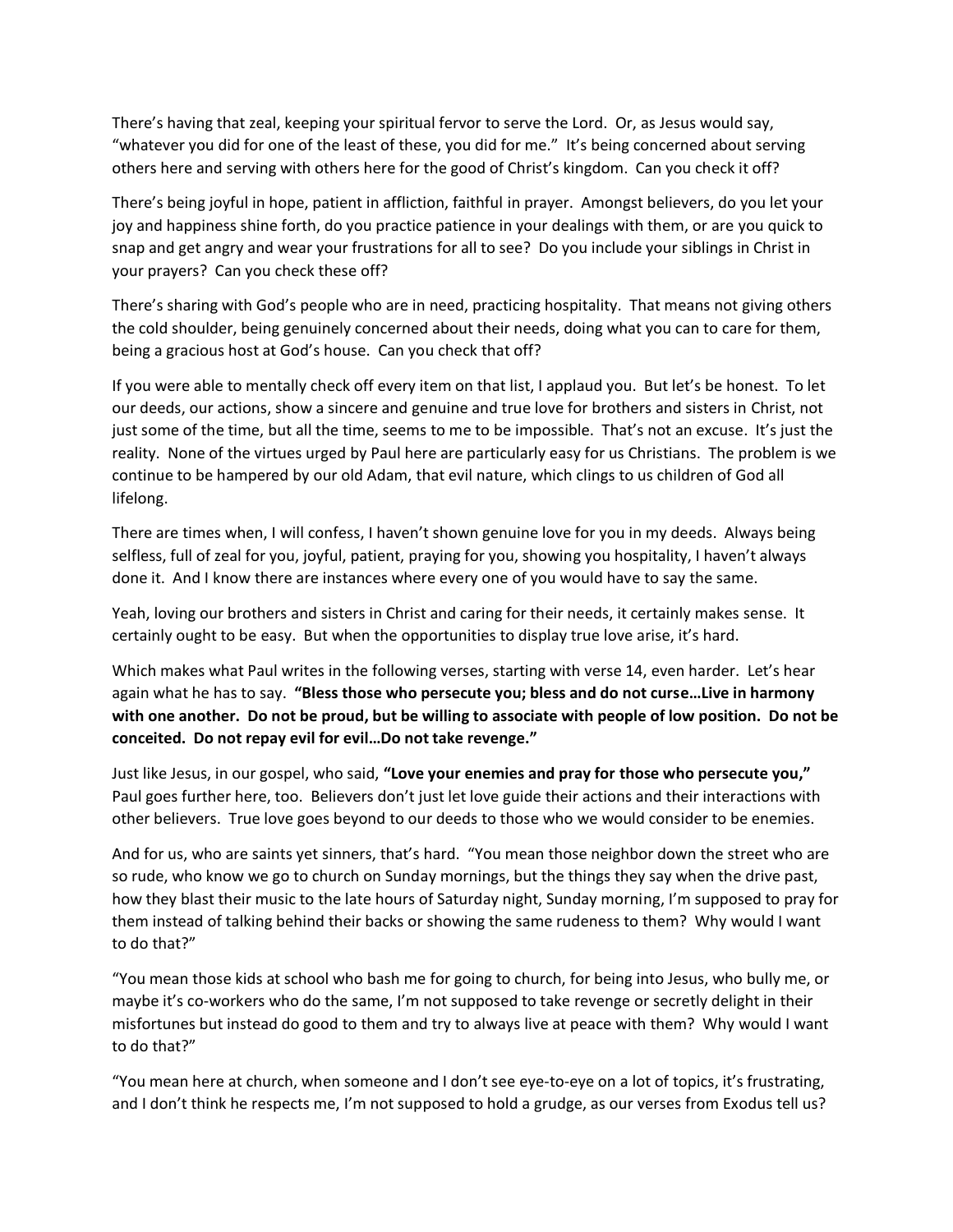I'm still supposed to show love and respect to him, even if it's not going both ways? Why would I want to do that?"

"Love your enemies, and pray for those who persecute you." And oh, how the sinful nature bristles at these words because it's so much easier for me to be mad at my enemy and let that affect our relationship, our interactions, how I act towards him. I want to hold on to the frustrations. I want that anger to dictate how I deal with him.

That attitude's not surprising. Earlier in Romans, Paul had to say this about every one of us, "The sinful mind is hostile to God. It does not submit to God's law, nor can it do so." We want to talk about our enemies, how we want to not show true love in deed to them, but let's look at ourselves. Even more of a rivalry than what goes on between me and that person who just always rubs me the wrong way or who I don't really care for or who I just plain don't like, even worse than that is the relationship between my sinful nature and God.

That sinful nature, who controls me more times than I'd like, it's hostile towards God. It hates God. It's God's enemy. It makes me God's enemy. And when true love in deed is not being shown to everyone in my life, including my enemies, then true love isn't being shown to my God either. And if there's someone who doesn't deserve to have God's true love shown to them, it's me. It's you. It's every single one of us.

And when we were hateful enemies of God, the Bible simply says, **"Christ died for us."** Again, it says, **"This is how God showed his love among us: He sent his one and only Son into the world…"** When he could have turned his back on us, or even worse, treated us like the enemies we really are and just destroyed us, he didn't. To love in deed is true love indeed. God loved us, and sent his Son.

To his enemies, God went out of his way to give his most precious gift, Jesus. You want to see how Jesus treated his enemies? Like, the Pharisees, who were always trying to trip him up and get him to sin. Jesus showed love by not sinning, and by lovingly, and sometimes sternly, preaching law and gospel to them because he cared about their souls.

Or how about when Jesus was on the cross? His enemies had betrayed him, beat him, nailed him to a cross, and "Father, forgive them, for they do not know what they are doing." He prayed for their forgiveness as he was dying!

And as great as that was, "**greater love has no one than this, that he lay down his life for his friends"**  …and even his enemies. Jesus' prayer on the cross, superseded by his work on the cross, the true act of love. Jesus didn't just pray for us. He died for us, the greatest sacrifice for his enemies. In love, Jesus died to take away our sins and to give us his perfect life, his righteousness in exchange. That's true love indeed!

But his love took him one step further. Jesus rose, because he wasn't just concerned about our safety from sin here in this life, but he also cares about our eternal safety. So he rose, and his resurrection guarantees our resurrection to heaven one day as well.

You and I, we're no longer enemies of God. Because of Jesus and his true love, we are friends. We are God's children. We are eternal heirs! And now, God provides us with opportunities to show that same kind of genuine, sincere, true love to everyone, friends and enemies alike.